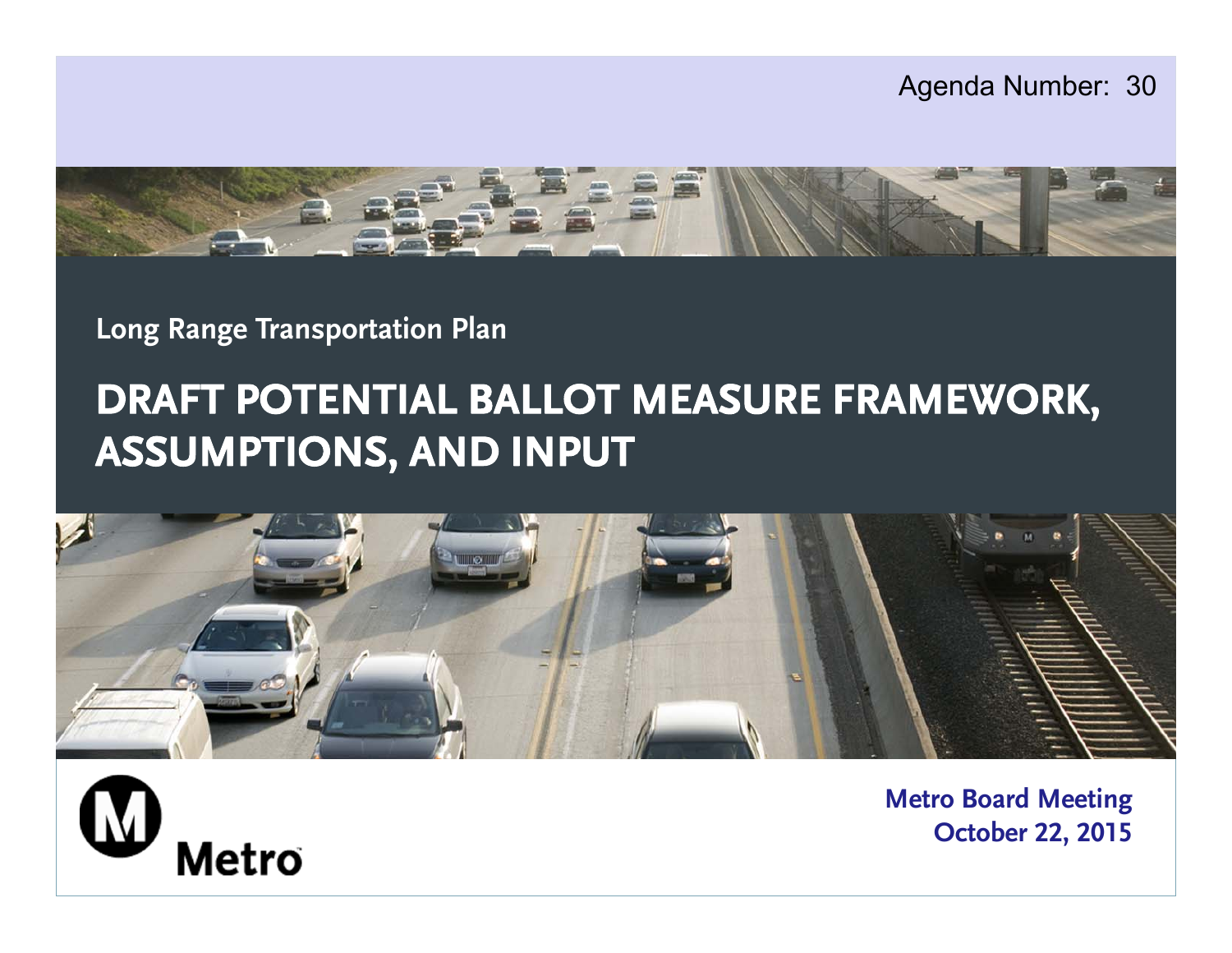### **Progress to Date:**

- Stakeholder Feedback Received
- Subregional Priorities Identified
- Regional Facilities Priorities Received
- Senate Bill 767 Signed by Governor Brown

## **Current Status:**

- Performance Metrics Framework Proposed
- LRTP and Potential Ballot Measure Working Assumptions Presented
- Travel Demand Modeling Underway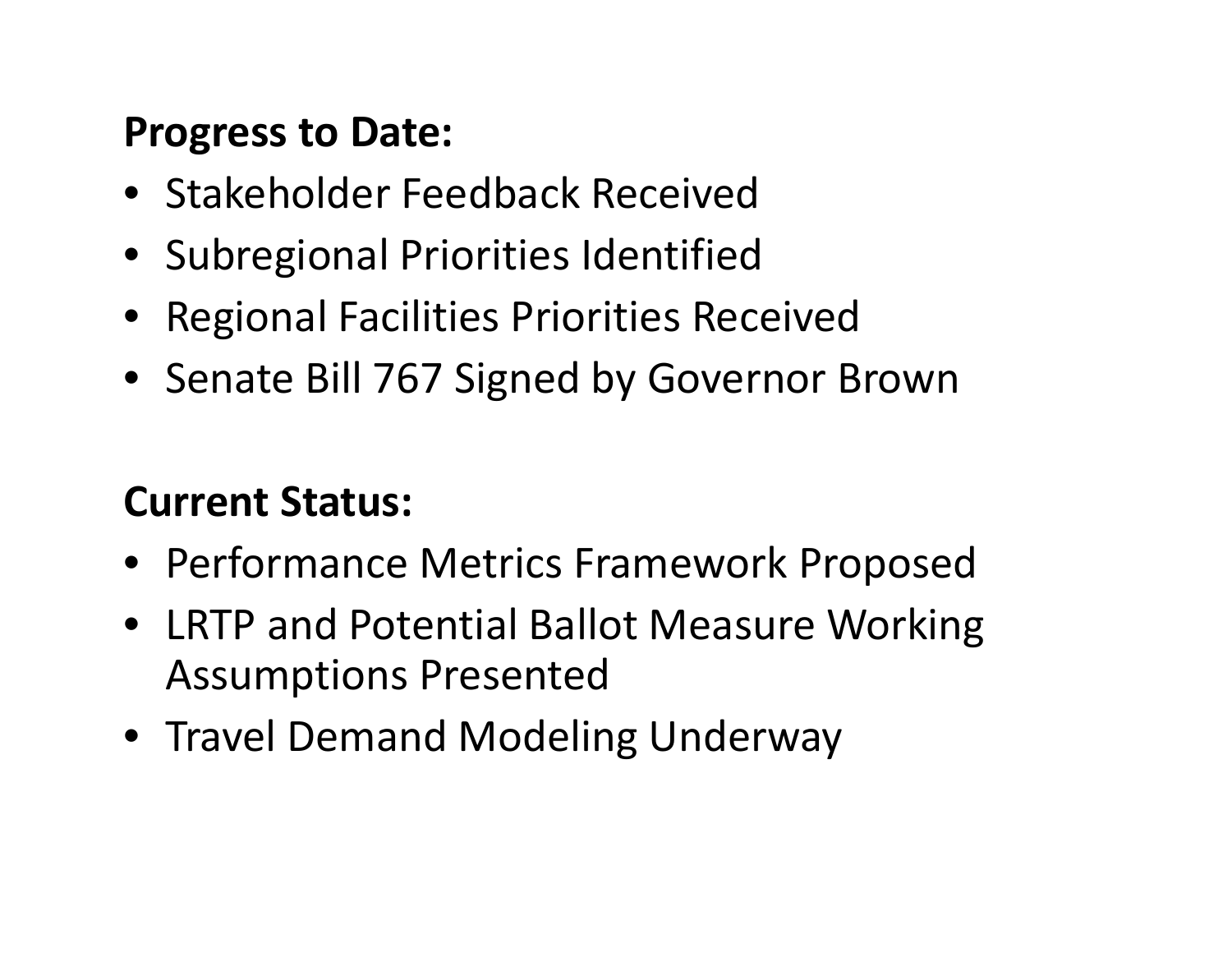# **Senate Bill 767 Expenditure Plan Requirements**

- The most recent cost estimates for eachproject and program;
- Identification of the accelerated cost, if applicable, for each project and program;
- The approximate schedule during which Metro anticipates funds will be available for each project and program; and
- Expected completion dates for each project and program within <sup>a</sup> three‐year range.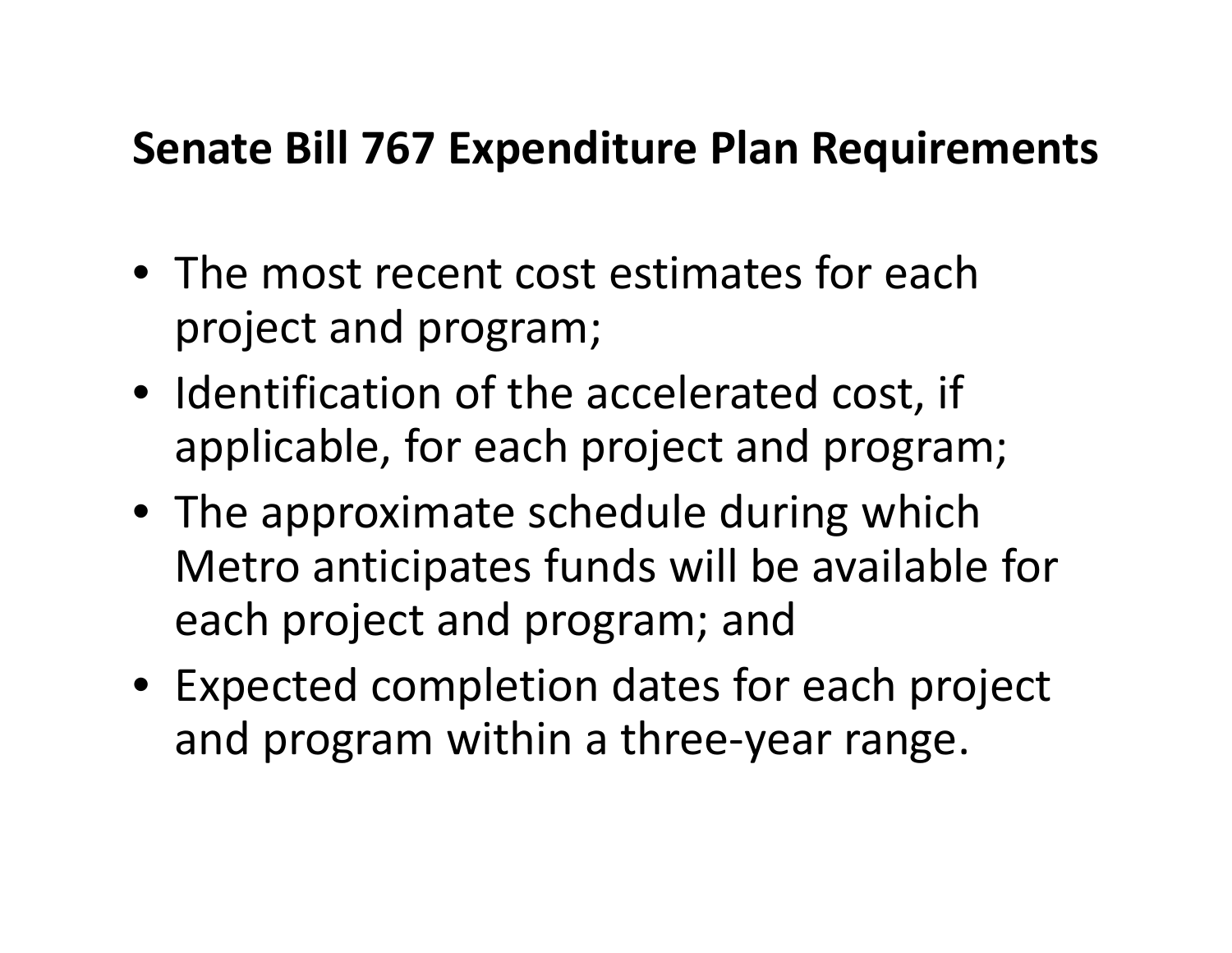### **Draft Proposed Performance Metrics Framework**

| <b>Theme</b>                          | <b>Goals and Objectives</b>                                                                                                                                                                                                         | <b>Performance Measures</b>                                                                                                                                                                                                  |  |  |  |  |  |  |
|---------------------------------------|-------------------------------------------------------------------------------------------------------------------------------------------------------------------------------------------------------------------------------------|------------------------------------------------------------------------------------------------------------------------------------------------------------------------------------------------------------------------------|--|--|--|--|--|--|
| <b>Accessibility</b>                  | Increase population served by facility<br>Increase service to transit-dependent, cyclist,<br>pedestrian populations including youth, seniors,<br>and people with disabilities<br>Improve first-last mile connections                | Job accessibility by population subgroup<br>• Mode choice by income quintile<br>• SB 535 Disadvantaged Communities mapping<br>(CalEnviroScreen)                                                                              |  |  |  |  |  |  |
| <b>Economy</b>                        | Increase economic output<br>$\bullet$<br>Support job creation & retention<br>$\bullet$<br>• Support goods movement                                                                                                                  | • Linkages to major employment/activity centers<br>Number of jobs<br>• REMI Model economic benefit results<br>• Vehicle hours of delay for trucks                                                                            |  |  |  |  |  |  |
| <b>Mobility</b>                       | • Increase travel by transit & active modes (such<br>as bicycle & pedestrian travel)<br>Improve travel times<br>Improve system connectivity<br>Increase person throughput<br>Improve effectiveness & reliability for core<br>riders | • AM peak period speeds<br>Mobility index (throughput measure)<br>$\bullet$<br>• Annual boardings per mile<br>• Annual boardings per \$million<br>• Annual hours of delay savings/mile<br>• Annual hours saved per \$million |  |  |  |  |  |  |
| <b>Safety</b>                         | • Reduce incidents<br>• Improve personal safety                                                                                                                                                                                     | • Fatalities per miles traveled<br>• Injuries per miles traveled                                                                                                                                                             |  |  |  |  |  |  |
| <b>State of Good</b><br><b>Repair</b> | • Operating and life cycle costs<br>• Extend life of facility or equipment<br>Balance maintenance & rehabilitation                                                                                                                  | • State of Good Repair condition ratings                                                                                                                                                                                     |  |  |  |  |  |  |
| <b>Sustainability</b>                 | • Reduce Green House Gases (GHG)<br>Reduce Vehicle Miles Travelled (VMT)<br>Improve quality of life: address high rates of air<br>pollution and public health disparities                                                           | • Vehicle hours of delay<br>• Criteria pollutants tracked by EPA for air<br>quality conformity<br>• VMT (best available proxy for GHG)                                                                                       |  |  |  |  |  |  |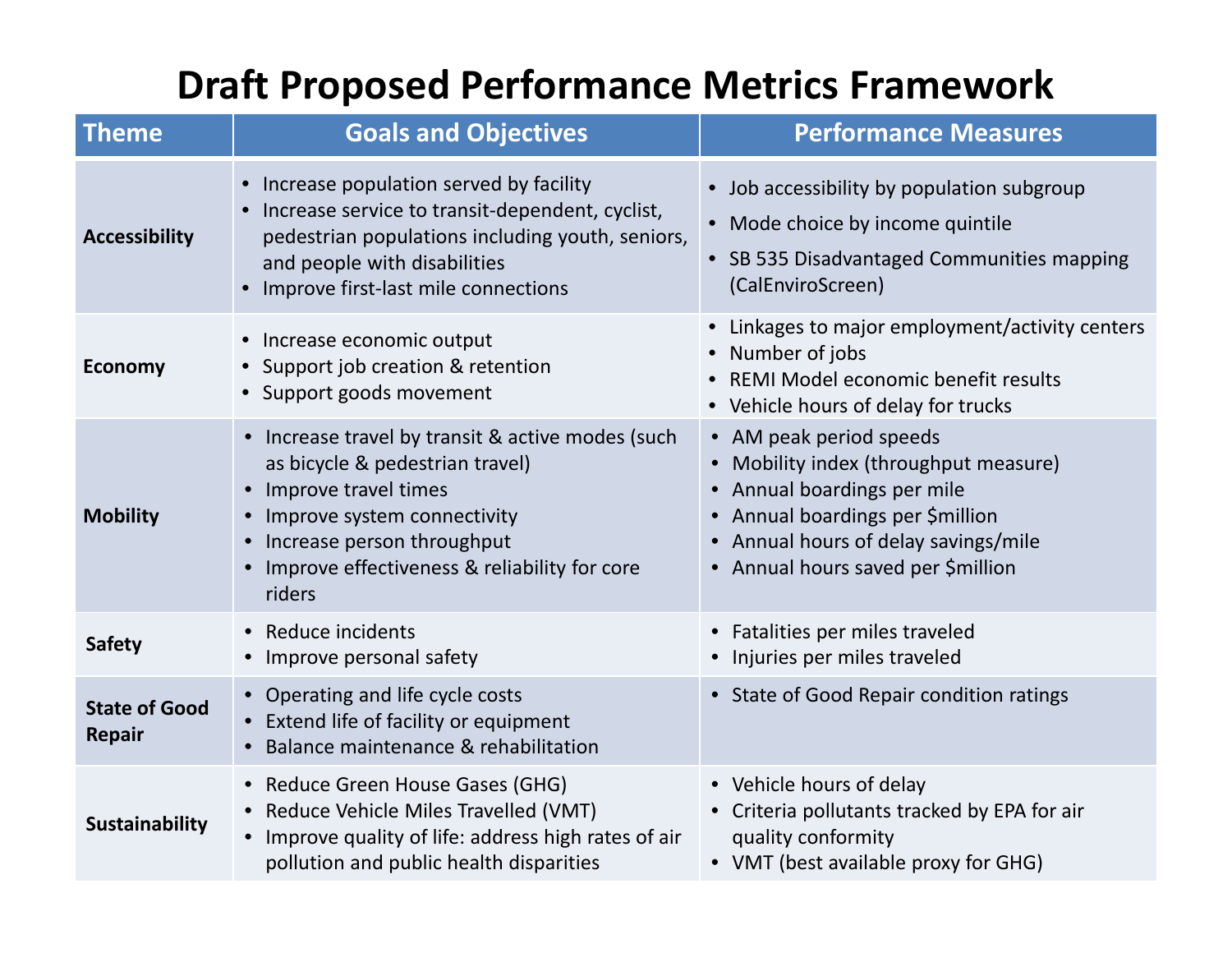# Potential Ballot Measure Structure

**Sales Tax Increase with Renewal of Existing**

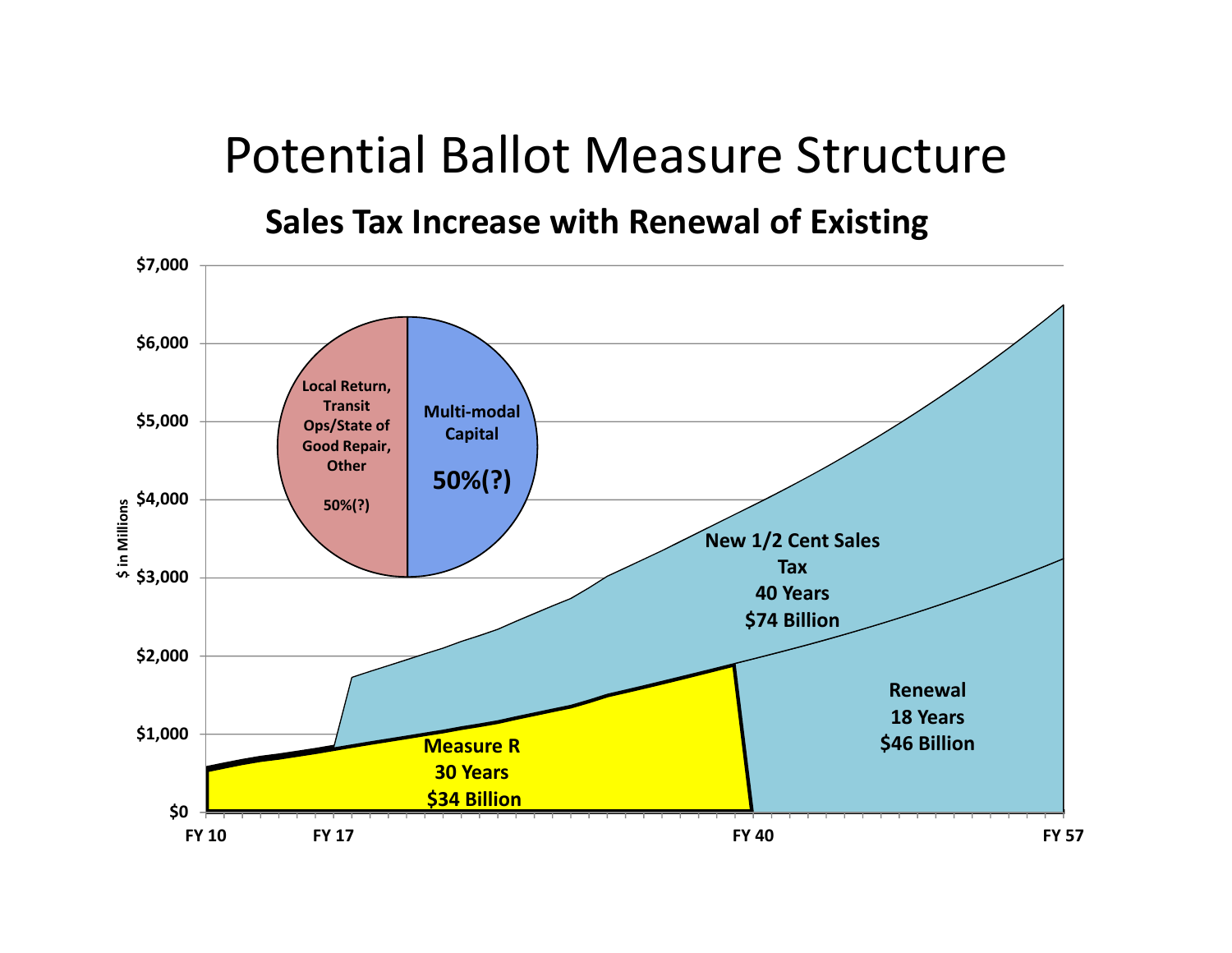# **Optimizing Subregional Targets**

#### **Population and/or Employment?**

- •High employ. areas: "Employment"
- •High population areas: "Population"

#### **Current or Future?**

- •Low growth areas: "Current"
- •High growth areas: "Future"

#### **Solution: Provide optimum percentage using regional funds**

| 40 Years                        |            | \$4.5 billion |            |         |                       |                                 |        |  |
|---------------------------------|------------|---------------|------------|---------|-----------------------|---------------------------------|--------|--|
| Subregion                       | Population |               | Employment |         | Pop/Emp,<br>2017/2047 | <b>Optimal Sub-</b><br>Regional | Δ%     |  |
|                                 | 2017       | 2047          | 2017       | 2047    | Blend                 | Share %                         |        |  |
| Arroyo Verdugo                  | 4.99%      | 4.79%         | 7.54%      | 7.82%   | 6.28%                 | 7.82%                           | 1.53%  |  |
| <b>Central Los Angeles</b>      | 18.98%     | 19.12%        | 18.05%     | 18.01%  | 18.54%                | 19.12%                          | 0.58%  |  |
| <b>Gateway Cities</b>           | 19.84%     | 19.27%        | 16.63%     | 16.15%  | 17.97%                | 19.84%                          | 1.87%  |  |
| Las Virgenes/Malibu             | 0.85%      | 0.81%         | 1.38%      | 1.42%   | 1.12%                 | 1.42%                           | 0.30%  |  |
| <b>North Los Angeles County</b> | 7.42%      | 9.40%         | 5.42%      | 6.84%   | 7.27%                 | 9.40%                           | 2.13%  |  |
| San Fernando Valley             | 14.66%     | 14.19%        | 14.21%     | 14.09%  | 14.29%                | 14.66%                          | 0.37%  |  |
| San Gabriel Valley              | 16.17%     | 16.14%        | 13.10%     | 12.76%  | 14.54%                | 16.17%                          | 1.63%  |  |
| South Bay                       | 10.62%     | 10.13%        | 10.60%     | 10.16%  | 10.38%                | 10.62%                          | 0.24%  |  |
| <b>Westside Cities</b>          | 6.46%      | 6.14%         | 13.06%     | 12.75%  | 9.60%                 | 13.06%                          | 3.46%  |  |
| <b>Grand Total</b>              | 100.00%    | 100.00%       | 100.00%    | 100.00% | 100.00%               | 112.11%                         | 12.11% |  |

· Source Data: SCAG RTP12 Socio-economic Data (SED)

. 2017 and 2047 year data interpolated/extrapolated from SCAG 2008 and 2035 Projections. Back-up data available on request . In this version, Arroyo Verdugo consists of Burbank, La Crescenta-Montrose, La Canada Flintridge, Glendale, Pasadena and South Pasadena.

That means both Pasadena and South Pasadena have been taken out of San Gabriel Valley to be included in Arroyo Verdugo subregion.

|                            | Optimal<br>Sub-<br>regional<br>Share % | Pay-Go (YOE, No Bonds) |                                                             |     |                                                                 |  | De-escalated to Current 2014 \$ |     |                                                      |   |                                                                  |     |              |
|----------------------------|----------------------------------------|------------------------|-------------------------------------------------------------|-----|-----------------------------------------------------------------|--|---------------------------------|-----|------------------------------------------------------|---|------------------------------------------------------------------|-----|--------------|
| Subregion                  |                                        |                        | Tier 1 - New<br>$1/2$ Cent<br><b>40 Years</b><br>(FY 18-57) |     | Tier $2 - 1/2$<br><b>Cent Renewal</b><br>18 Years<br>(FY 39-57) |  | <b>Total</b>                    |     | Tier 1 - New<br>$1/2$ Cent<br>40 Years<br>(FY 18-57) |   | Tier $2 - 1/2$<br><b>Cent Renewall</b><br>18 Years<br>(FY 39-57) |     | <b>Total</b> |
| <b>Arroyo Verdugo</b>      | 7.82%                                  | s                      | 2,889                                                       | S   | $1,772$ \$                                                      |  | 4,661                           | S   | 1,125                                                | S | 506                                                              | ١S  | 1,631        |
| <b>Central Los Angeles</b> | 19.12%                                 | I\$                    | 7,062                                                       | \$  | $4,332$ $\sqrt{5}$                                              |  | 11,394                          | '\$ | $2,750$ $\sqrt{5}$                                   |   | $1,237$ $\frac{1}{5}$                                            |     | 3,987        |
| <b>Gateway Cities</b>      | 19.84%                                 | IS                     | 7,328                                                       | I\$ | $4,495$ $\sqrt{5}$                                              |  | 11,823                          | I\$ | $2,853$ $\sqrt{5}$                                   |   | $1,284$   \$                                                     |     | 4,137        |
| Las Virgenes/Malibu        | 1.42%                                  | Ś                      | 525                                                         | I\$ | 322   \$                                                        |  | 842                             | S   | $204 \, \text{S}$                                    |   | 92                                                               | '\$ | 296          |
| North LA County            | 9.40%                                  | I\$                    | 3,472                                                       | I\$ | $2,130$  \$                                                     |  | 5,602                           | S   | $1,352$   \$                                         |   | 608                                                              | ١\$ | 1,960        |
| San Fernando Valley        | 14.66%                                 | I\$                    | 5,415                                                       | Ŝ   | $3,321$ $\sqrt{5}$                                              |  | 8,736                           | \$  | $2,108$ \$                                           |   | 949                                                              | ١ś  | 3,057        |
| <b>San Gabriel Valley</b>  | 16.17%                                 | I\$                    | 5,973                                                       | I\$ | $3,663$ $\sqrt{5}$                                              |  | 9,636                           | S   | $2,325$ $\sqrt{5}$                                   |   | $1,046$   \$                                                     |     | 3,371        |
| <b>South Bay Cities</b>    | 10.62%                                 | I\$                    | $3,923$ $\sqrt{5}$                                          |     | $2.406$ S                                                       |  | 6,329                           | IŚ  | 1,527   \$                                           |   | 687                                                              | '\$ | 2,214        |
| Westside                   | 13.06%                                 | I\$                    | 4,824                                                       | 1\$ | $2,959$ \$                                                      |  | 7,783                           | I\$ | $1,878$ \$                                           |   | 845                                                              | I\$ | 2,723        |
| <b>Subregional Total</b>   | 112.11%                                |                        | 41,411                                                      | I\$ | $25,399$ \$                                                     |  | 66,810                          | I\$ | $16,123$ \$                                          |   | 7,255                                                            | ۱S  | 23,378       |

1) Optimal targets are each subregion's share of the proposed revenues based on the greatest percentage of four possible measures: i) current population; ii) future population; iii) current employment; or, iv) future employment. The following table has more information. 2) Dollars in millions.

3) YOE = Year of Expenditure. 4) Santa Clarita included in North LA County

5) Arroyo Verdugo includes Burbank, Glendale, Pasadena, So. Pasadena and La Canada-Flintridge,

#### **Year of Expenditure versus Current Dollars** Optimal shares had to be consistent with Project cost

- • Current dollars are to be used until schedules are known
- • Year of Expenditure dollars include inflation
- • Confusion between the two needs to be avoided